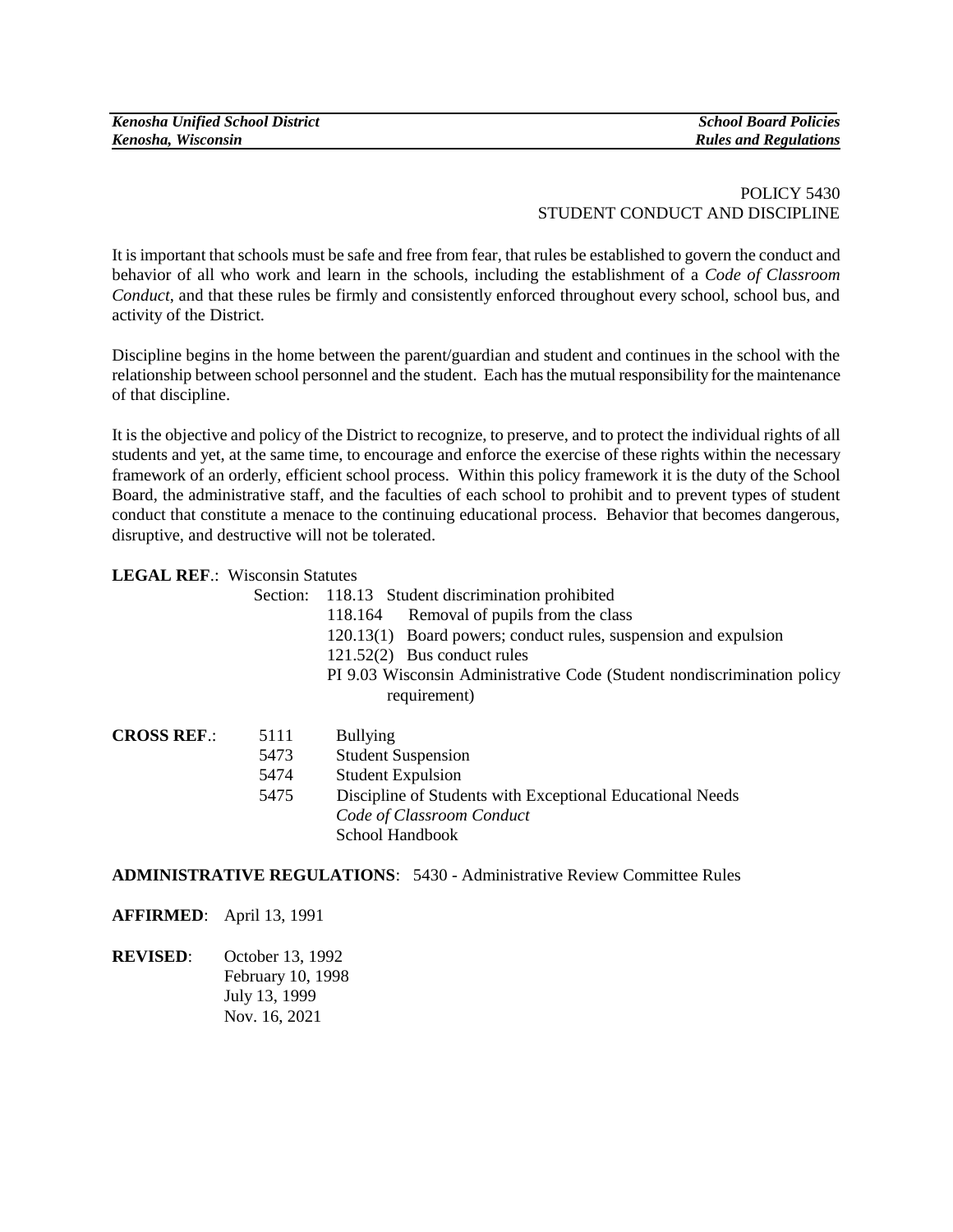## RULE 5430 STUDENT CONDUCT AND DISCIPLINE

District schools will maintain safe learning and responsible student discipline. A safe and orderly environment is necessary for learning to take place.

Every individual throughout the District will take a direct, personal, and active responsibility for discipline. All certified staff will assume responsibility to protect this environment. Other school staff will share this responsibility as designated by the principal.

Students and parents/guardians must be aware that students are personally responsible for their behavior. This means that they will show courtesy and respect to teachers, staff members, students, and all others with whom they associate in the school. Discourtesy, disrespect, profanity, racial slurs, offensive language, and any other disruptive behavior that affects the operation of the classroom or school will not be tolerated. Behavior that becomes disruptive and destructive will also not be tolerated. Such behavior will be dealt with in a manner appropriate to the seriousness of the misbehavior and as specified in other District policies and in the *Code of Classroom Conduct*.

Students and parents/guardians must be aware that students face disciplinary action, including possible removal from a classroom, suspension and even expulsion any time they engage in conduct which endangers the property, health, or safety of others or disrupts the educational process and the classroom. This applies whether the student is engaged in such conduct while at or not at school or while under or not under the supervision of a school authority. Students should also know that refusal or neglect to obey District rules, the rules established by the school principal, and local, state, and federal laws could also result in disciplinary action including possible suspension or expulsion. Further, threats or false information concerning destruction of school property by means of explosives may also be grounds for disciplinary action including possible suspension or expulsion. Students who are at least 16 years old may be subject to discipline or expulsion for repeatedly engaging in conduct that disrupts the ability of school officials to maintain order or an educational atmosphere. Finally, students should be aware that state statute mandates that the District commence expulsion proceedings and expel any student who possesses a firearm while at school or while under the supervision of a school authority. Suspensions and expulsions shall be handled in accordance with state law and Board policies.

The District adopted *Code of Classroom Conduct* and Board approved policies are designed to ensure that a healthy and productive learning environment exists in each classroom within the District. The *Code of Classroom Conduct* and Board policies stipulate acceptable standards for student behavior in the classroom and define short- and long-term removal of students from the classroom. In addition to the *Code of Classroom Conduct* and Board policies, each principal shall develop, implement, and enforce rules concerning conduct and other factors which affect the health, safety, and welfare of the students and staff. Such school-adopted rules are subject to approval of the Superintendent of Schools/designee. Copies of the *Code of Classroom Conduct*, Board policies, and school-adopted rules shall be available to all students, teachers and parents/guardians via the District and/or school websites.

Students, teachers, parents/guardians and administrators should be aware that District policies and rules set fundamental guidelines concerning student behavior in certain specified instances. They do not attempt to cover all instances where student conduct may present problems. If any of the policies and rules or portions thereof are at any time determined to be in conflict with state or federal law, or found invalid by a court of law, such determination not to enforce a rule or such finding of invalidity shall not affect any other portion of the District's policies or rules.